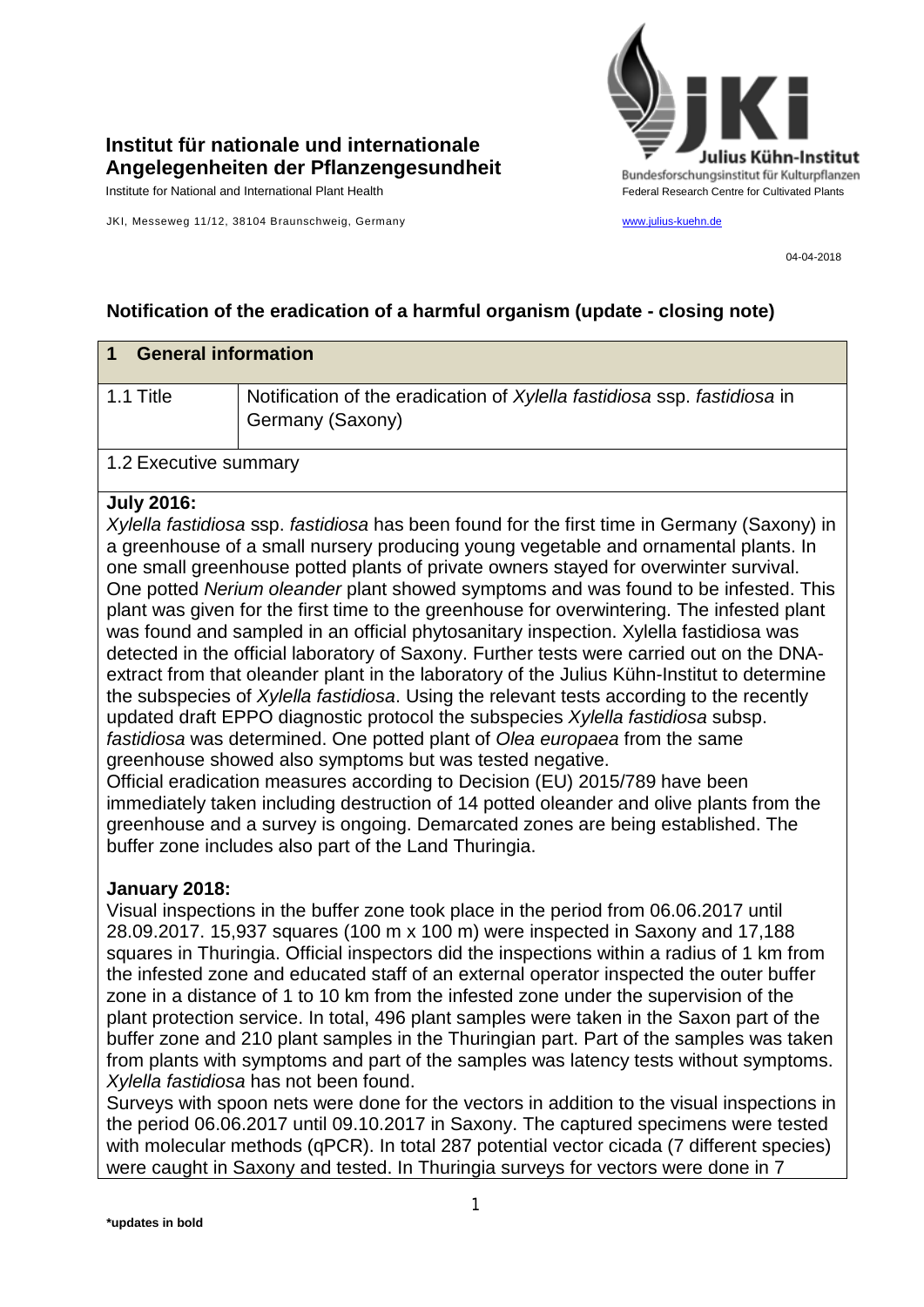# **Institut für nationale und internationale Angelegenheiten der Pflanzengesundheit**

Institute for National and International Plant Health Feature And Theorem Centre for Cultivated Plants Centre for Cultivated Plants

#### JKI, Messeweg 11/12, 38104 Braunschweig, Germany [www.julius-kuehn.de](http://www.julius-kuehn.de/)



squares and 7 cicada were caught and tested. *Xylella fastidiosa* was neither been detected in Saxony nor in Thuringia.

Infested zone: Yellow and blue sticky traps were placed in the greenhouse of the concerned nursery for the survey of vectors and the plants were inspected visually. Inspections were started in March 2017 and were done every 14 days. 3 specimens of Graphocephala fennahi have been caught and tested. *X. fastidiosa* has not been found. In 2017, X. fastidosa has not been found in the demarcated area. The buffer zone was being reduced from a radius of 10 km to a radius of 5 km on 04.12.2017 based on Article 4(2) of the amended Decision (EU) 2015/789.

## **Update March 2018:**

**The demarcated area for** *X. fastidiosa* **was lifted on 9 March 2018 because of the eradication of the isolated infestation according to Art. 4(2) subparagraph 4 and Art. 4(5) of the Decision (EU) 2017/2352 amending the Decision (EU) 2015/789. The legal requirements for the lifting of the demarcated area have been fulfilled. Until December 2016 all host plants in a radius of 100 m around the infested zone have been destroyed and all specified plants have been sampled.** *X. fastidiosa* **has not been identified. In addition all plants including not specified plants in the concerned nursery (infested zone) have been investigated. Thereupon further individual plants (***Rosmarinus, Streptocarpus* **hybrid,** *Erysimum* **hybrid) in the concerned nursery had been found infested. In February 2017 all plants in the concerned nursery were destroyed as a precautionary measure to finally eradicate the locally restricted infestation.**

**In the vegetation period 2017 (June to September) visual inspections were done in the 33,125 squares (100 %) of the buffer zone. Thereupon 706 plant samples were taken and tested.** *X. fastidiosa* **was not identified. In addition, 294 potential vectors have been caught and tested negative. In a 1 km radius from the infested zone sampling was done according to Art. 4(5) to identify with 99 % reliability a level of presence of infested plants of 1 % (ISPM no. 31). Until the end of 2019 the visual inspections and sampling will be done in a radius of 1 km around the previously demarcated infested zone according to Art. 4(5).**

#### **2 Information concerning the single authority and responsible persons.**

| 2.1 Notification from | Julius Kühn-Institut (JKI),<br>Institute for National and International Plant Health, Germany |
|-----------------------|-----------------------------------------------------------------------------------------------|
| 2.2 Official contact: | Katrin Kaminski,<br>Tel: +49(0)531 299 3378, outbreaks@julius-kuehn.de                        |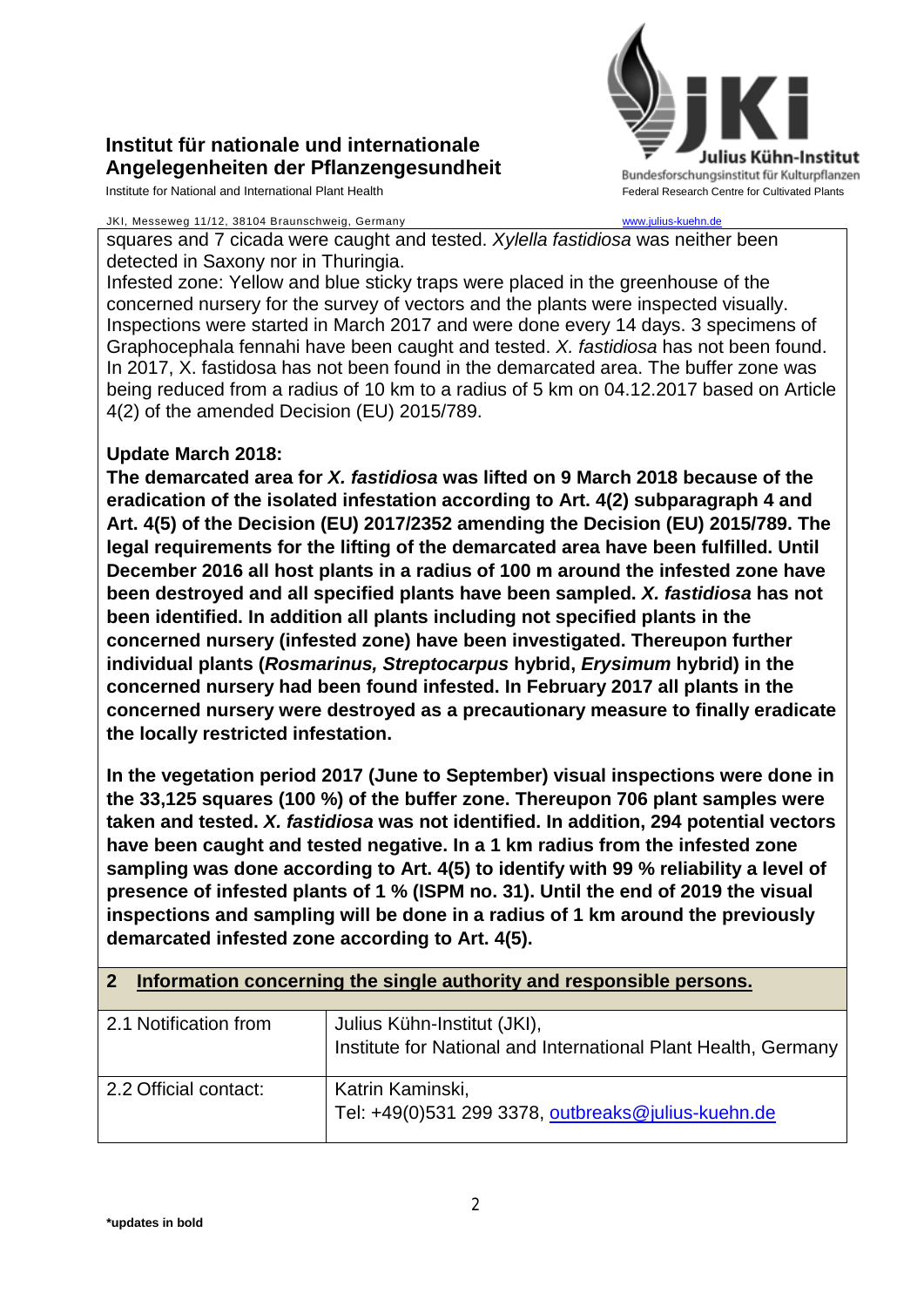| <b>Location</b><br>3                                                                                                                        |                                                                                                                                            |  |
|---------------------------------------------------------------------------------------------------------------------------------------------|--------------------------------------------------------------------------------------------------------------------------------------------|--|
| 3.1 Location                                                                                                                                | In Saxony                                                                                                                                  |  |
| Reason of the notification and the pest status<br>4                                                                                         |                                                                                                                                            |  |
| 4.1 First finding in Germany or<br>in the area                                                                                              | First detection of the harmful organism in the<br>territory of Germany                                                                     |  |
| 4.2 Pest status of the area<br>where the harmful organism<br>has been found present,<br>after the official confirmation.                    | Absent, eradicated                                                                                                                         |  |
| 4.3 Pest status in Germany<br>before the official<br>confirmation of the<br>presence, or suspected<br>presence, of the harmful<br>organism. | Absent, intercepted only                                                                                                                   |  |
| 4.4 Pest status in Germany after<br>the official confirmation of<br>the presence of the harmful<br>organism.                                | Absent, eradicated                                                                                                                         |  |
| Finding, sampling, testing and confirmation of the harmful organism.<br>$5\phantom{.0}$                                                     |                                                                                                                                            |  |
| 5.1 How the presence or<br>appearance of the harmful<br>organism was found.                                                                 | Phytosanitary inspection of any type in a nursery                                                                                          |  |
| 5.2 Date of finding:                                                                                                                        | 20 April 2016 (Nerium oleander)                                                                                                            |  |
|                                                                                                                                             | 21 September 2016 (Rosmarinus)                                                                                                             |  |
|                                                                                                                                             | 15 November 2016 (Streptocarpus hybrid)                                                                                                    |  |
|                                                                                                                                             | 17 November 2016 (Erysimum hybrid)                                                                                                         |  |
| 5.3 Sampling for laboratory<br>analysis.                                                                                                    | 1 sample each was taken by the plant protection<br>service from Nerium oleander and Olea europaea.                                         |  |
|                                                                                                                                             | Further sampling and testing has taken place in<br>the demarcated area (see 7.1).                                                          |  |
|                                                                                                                                             | On 22 September 2016, the suspicious<br>Rosmarinus plant was brought to the laboratory in<br>Saxony and 2 samples were taken and tested in |  |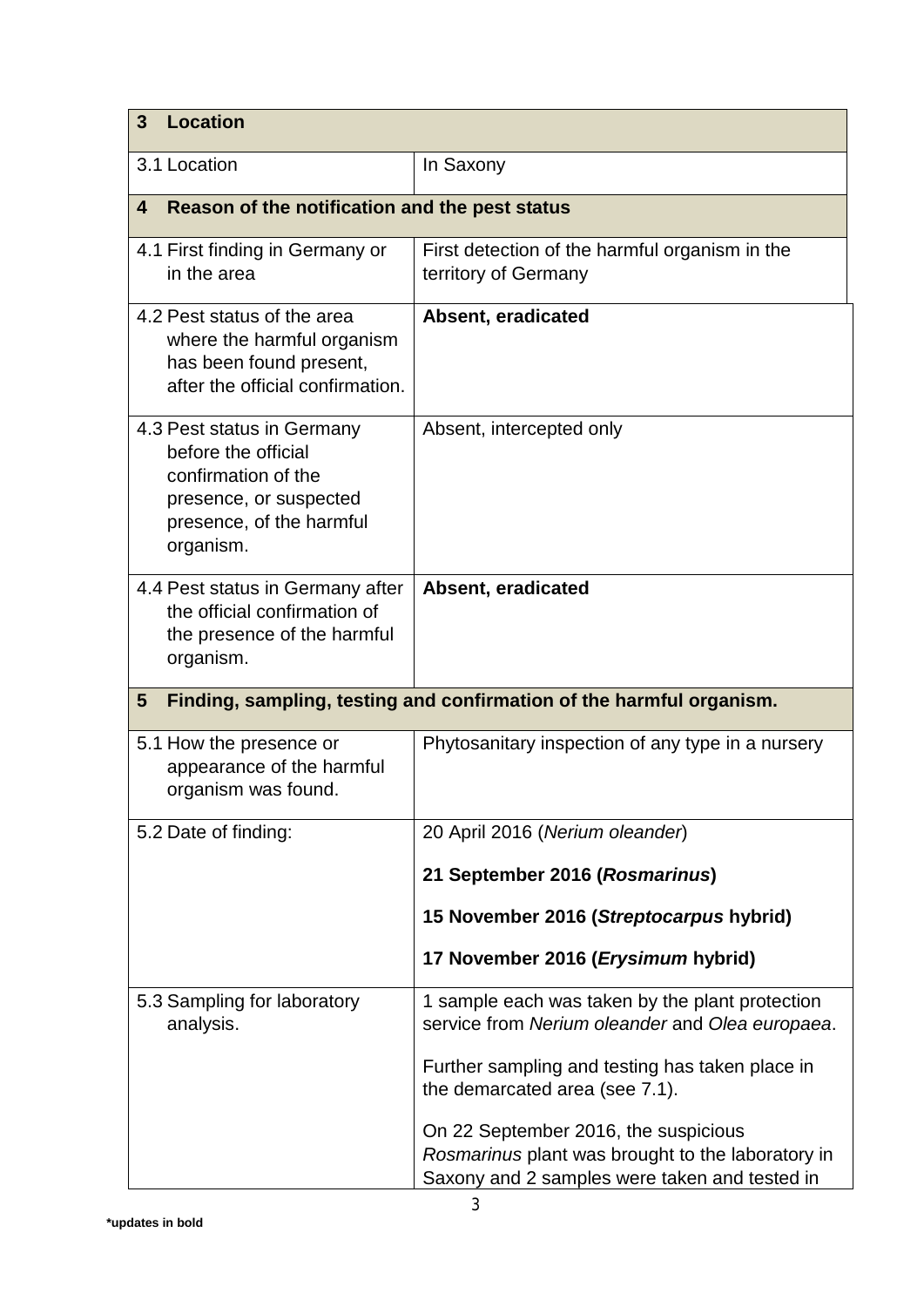|                                                                             | the official laboratory in Saxony. Afterwards, on 11<br>October 2016, the samples were sent to the JKI<br>laboratory for reference testing.<br>Finally, all remaining plant species (also not                  |
|-----------------------------------------------------------------------------|----------------------------------------------------------------------------------------------------------------------------------------------------------------------------------------------------------------|
|                                                                             | specified species according to the EU list) in<br>the affected nursery are investigated after the<br>positive laboratory test of the Rosmarinus<br>plant. Samples were taken for testing in the<br>laboratory. |
| 5.4 Name and address of the<br>Laboratory                                   | Staatliche Betriebsgesellschaft für Umwelt und<br>Landwirtschaft                                                                                                                                               |
|                                                                             | and                                                                                                                                                                                                            |
|                                                                             | Julius Kühn-Institut                                                                                                                                                                                           |
| 5.5 Diagnostic method                                                       | qPCR/PCR/IF/MLST/Sanger-sequencing                                                                                                                                                                             |
|                                                                             | according to recently revised draft EPPO standard<br>PM7/24(2) for the diagnosis of Xylella fastidiosa                                                                                                         |
|                                                                             | 3 screening tests of the Nerium oleander sample<br>were positive.                                                                                                                                              |
|                                                                             | Screening tests of the Olea europaea samples<br>were negative.                                                                                                                                                 |
|                                                                             | Several molecular tests on the DNA revealed the<br>determination of the subspecies.                                                                                                                            |
|                                                                             | 3 screening tests of Streptocarpus hybrids and<br>Erysimum hybrids were positive.                                                                                                                              |
| 5.6 Date of official confirmation<br>of the harmful organism's<br>identity. | Determination of the subspecies: 12 July 2016<br>(Nerium oleander)                                                                                                                                             |
|                                                                             | Detection in Rosmarinus: 19 October 2016<br>Determination of the subspecies:<br><b>24 October 2016</b>                                                                                                         |
|                                                                             | Detection in Streptocarpus hybrid:<br>15 November 2016<br>Detection in Erysimum hybrid:                                                                                                                        |
|                                                                             | 17 November 2016<br>Determination of the subspecies:                                                                                                                                                           |
|                                                                             | 22 November 2016                                                                                                                                                                                               |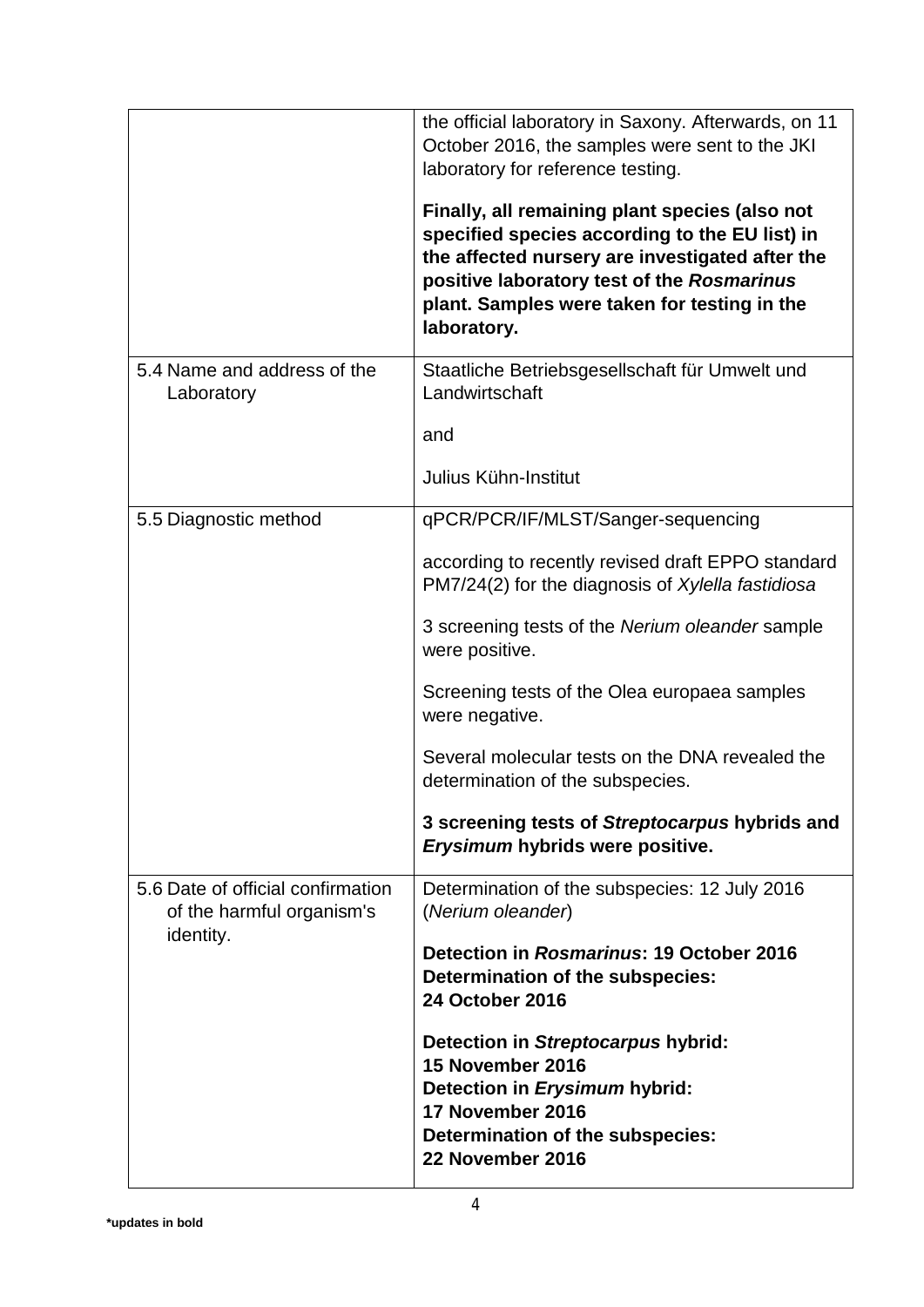| Infested area, and the severity and source of the outbreak in that area.<br>6 |                                                                                                                                                                                                                                                                                                                                                                                                                                        |  |
|-------------------------------------------------------------------------------|----------------------------------------------------------------------------------------------------------------------------------------------------------------------------------------------------------------------------------------------------------------------------------------------------------------------------------------------------------------------------------------------------------------------------------------|--|
| 6.1 Size and delimitation of the<br>infested area.                            | In total 173 infested potted plants                                                                                                                                                                                                                                                                                                                                                                                                    |  |
| 6.2 Characteristics of the<br>infested area and its vicinity.                 | Physically closed conditions: greenhouse: The<br>infested potted oleander plant was brought to the<br>greenhouse for overwinter survival for the first time<br>by a private owner.                                                                                                                                                                                                                                                     |  |
| 6.3 Host plants in the infested<br>area and its vicinity                      | Potted plants of Olea europaea and Nerium<br>oleander in the greenhouse for overwinter survival.<br>No other known host plants are cultivated by the<br>nursery. Single Prunus plants grow in the<br>surroundings.                                                                                                                                                                                                                     |  |
| 6.4 Infested plant(s), plant<br>product(s) and other<br>object(s).            | 1 Nerium oleander, 1 Rosmarinus, 1<br>Streptpcarpus hybrid, 2 Erysimum (mixed<br>sample from these plants tested positive), 168<br>Erysimum hybrids (mixed sample from these<br>plants tested positive)                                                                                                                                                                                                                                |  |
| 6.5 Vectors present in the area                                               | <b>July 2016:</b>                                                                                                                                                                                                                                                                                                                                                                                                                      |  |
|                                                                               | 12 net sweeping samples of insects were taken in<br>a 100 m radius around the infested plant. One<br>adult of the vector Philaenus spumarius was found<br>so far. Several potential vectors for Europe have<br>been nominated in the EFSA study. Of these<br>potential vectors only one Cercopsis vulnerata has<br>been detected so far. The other Cicadellidae<br>specimens from the sampling are under<br>investigation.             |  |
|                                                                               | <b>March 2018:</b><br>Name of potential vectors caught, number of<br>specimens caught from 6 June to 9 October<br>2017, all tested negative<br>Cercopsis vulnerata (C. sanguine): 8<br>specimens<br>Cicadella viridis: 21 specimens<br>Graphocephala fennahi: 163 specimens<br><b>Neophilaenus sp.: 5 specimens</b><br><b>Neophilaenus lineatus: 5 specimens</b><br>Philaenus spumarius: 64 specimens<br>Aphrophora alni: 28 specimens |  |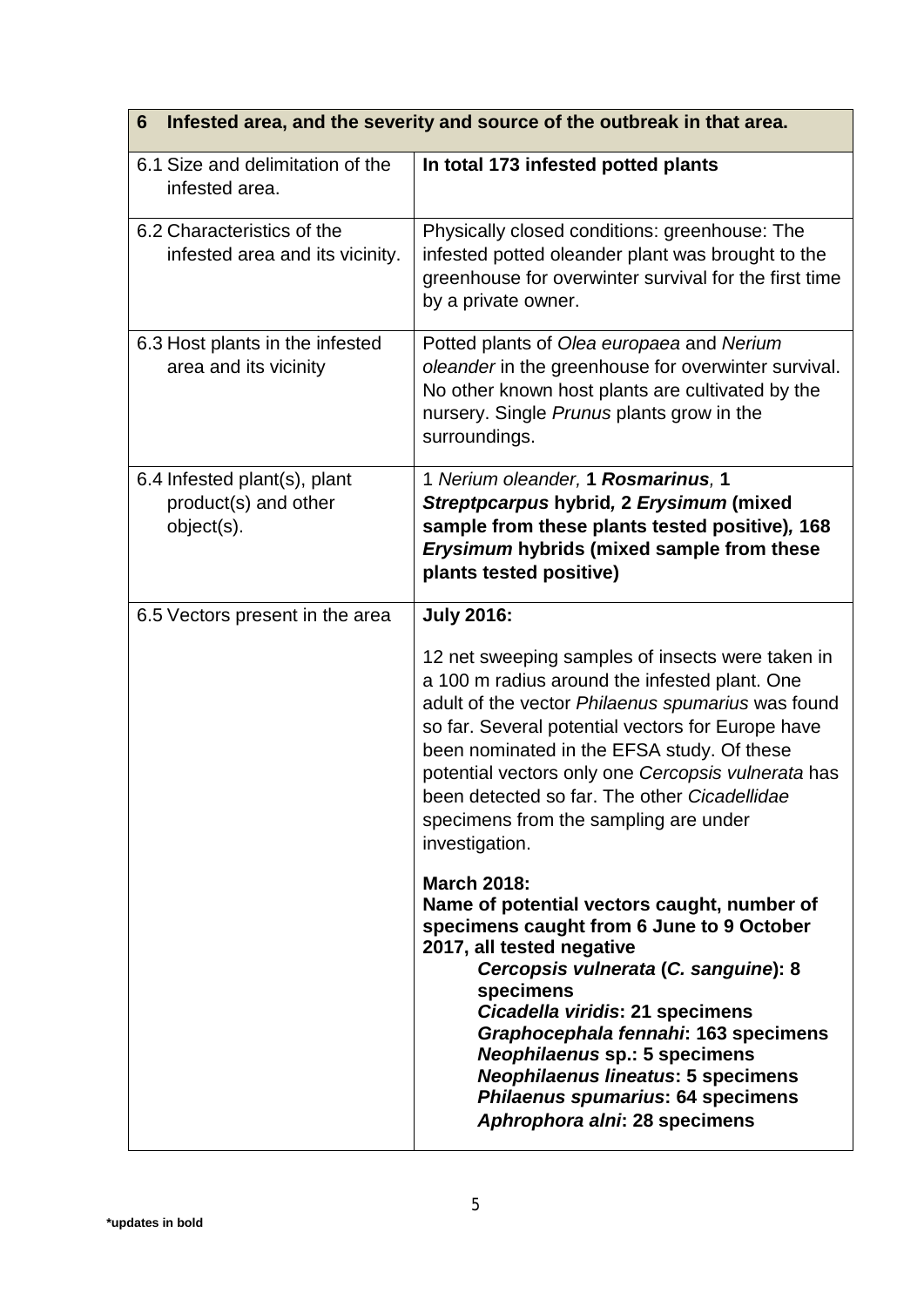| 6.6 Severity of the outbreak.           | Only 1 infested potted plant, no indication that<br>other plants may be infested.                                             |  |
|-----------------------------------------|-------------------------------------------------------------------------------------------------------------------------------|--|
|                                         | March 2018: Only at one location, on potted<br>plants, eradicated                                                             |  |
| 6.7 Source of the outbreak              | Unknown. At least 4 years ago the private owner of<br>the infested Nerium plant got a cutting from<br>another private person. |  |
| <b>Official phytosanitary measures.</b> |                                                                                                                               |  |

7.1 Adoption of official phytosanitary measures.

Official phytosanitary measures have been taken:

After the first positive screening test: 1 *Nerium oleander* plant and 1 *Olea europaea* plant were put under quarantine until the detection of the bacterium is completed.

After the second and third positive screening tests: 14 plants (olive and oleander) from that greenhouse have been destroyed. All of them were plants from private persons for overwinter survival in that greenhouse. Survey of the surroundings of the greenhouse and the premises of the owner where the infested plant was placed in summer.

A General order for the establishment of the demarcated zone is adopted. Demarcated zones according to Article 4 of Decision (EU) 2015/789 will be established. The buffer zone includes parts of the Land Thuringia where the responsible official body has been informed an included in the measures to be implemented. Official measures in the demarcated zones according to the Decision (EU) 2015/789 are being taken. The measures according to Article 5 and 6 (prohibition of planting and destruction) are related to the known host plants of *X. fastidiosa* ssp. *fastidiosa* in the EU (*Nerium oleander*) and to specified plants. Nerium oleander was firstly found to be infested by this subspecies in Saxony.

**Specified plants have been mapped in the 100 m radius around the infested**  *Nerium oleander* **plant. Plants from 51 different species of specified plants from Annex I of Decision (EU) 2015/789 were found within this zone. Most of the specified plants were sweet and sour cherries, plums, roses, raspberries, blackberries,** *Sambucus, Lavandula, Acer, Hedera. Salix, Solanum lycopersicum* **and** *Vitis***.**

**Sampling and testing of specified plants in the 100 m radius had been completed on 20 August 2016. 178 samples of 51 specified plant species in a radius of 100 m around the infested plant (including the nursery) were taken. The samples were tested in the official laboratory of Saxony.** 

**A survey of specified plants has taken place in the buffer zone is Saxony and**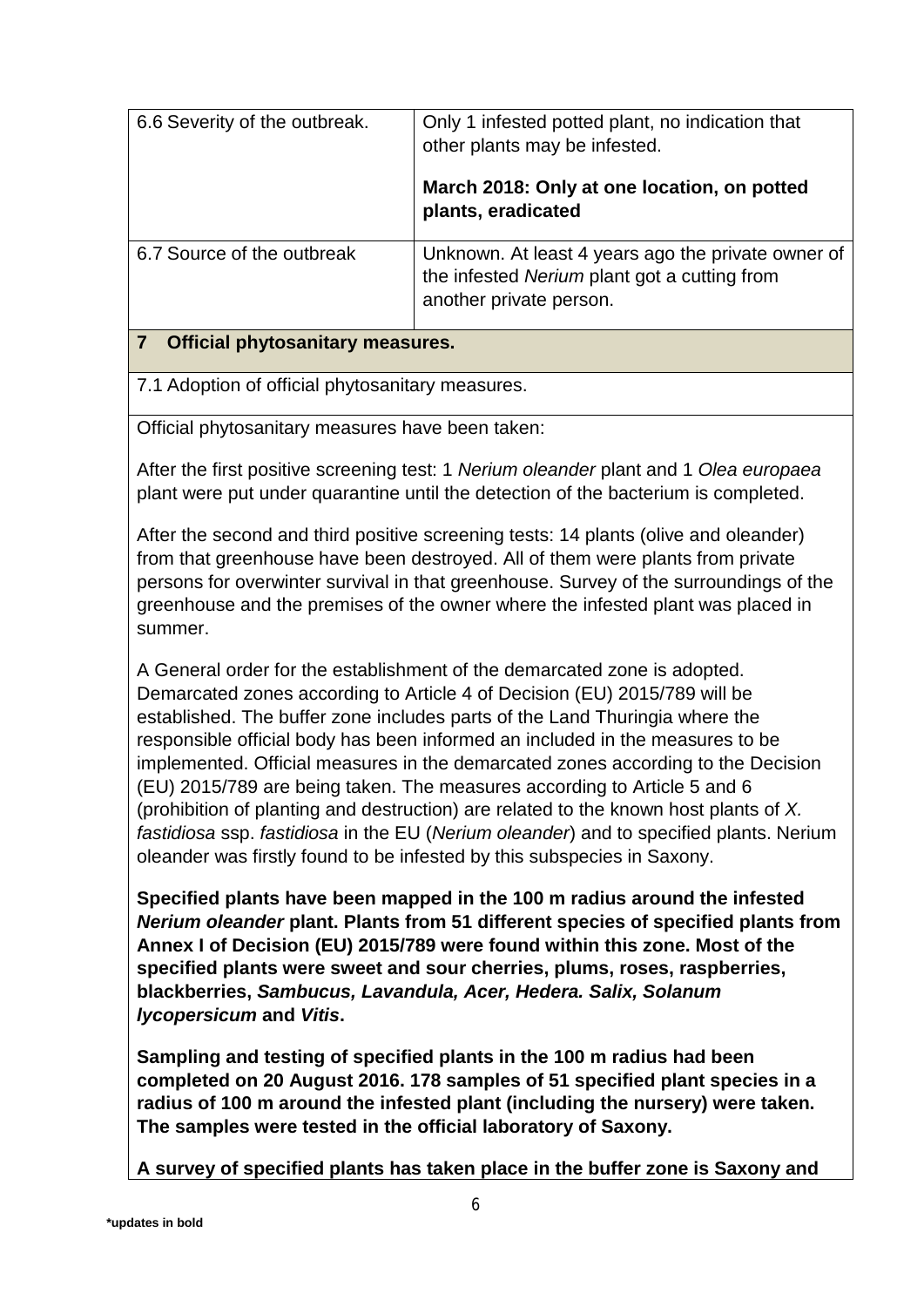**Thuringia and also forestry offices were involved. The responsible bodies collaborated intensively in doing so. An extensive manual for field inspections was prepared and the inspectors were trained. The survey focused on perennial shrubs and trees. Suspicious specified plants were being sampled and tested. Until 20 September 2016, in Saxony 2** *Aesculus* **samples were taken and in Thuringia 28 samples from different plant species.** 

**The responsible official bodies in Saxony and Thuringia informed the public about the finding of** *Xylella fastidiosa***. The information campaign included citizen meetings, press releases and various articles in local newspapers, TV broadcast, information session for stakeholders, a handout for the public, internet fact sheets (FAQ) and a telephone hotline. The official measures that were being taken are described and information about the prohibition to plant or move host plants or specified plants in the infested or buffer zone, respectively. Road signs had been set to indicate the buffer zone and private persons were checked in the parking area of a garden center for the movement of specified plants. Non-compliances have not been found related to the prohibition of the movement of specified plants.**

**On 21 September 2016 a suspicious** *Rosmarinus* **plant was found in an official inspection in the nursery where the infested** *Nerium* **stayed over winter. The**  *Rosmarinus* **was found to be infested by the same subspecies of** *Xylella fastidiosa* **as the Oleander plant. The infested zone was adapted including the area of the nursery. As immediate action it had been prohibited to move specified plants from the nursery.**

**Until 28 September 2016, 24 samples of 15 different specified plant species and genera, respectively, had been taken within the buffer zone in Saxony. Until 26 October 2016, 66 plant samples from the buffer zone were tested in Thuringia. Until the end of the season in 2016 in total 3,991 squares (100 m x 100 m) in the buffer zone had been inspected visually.**

**After the identification of the pathogen in** *Rosmarinus* **all plant species in the nursery including not specified plant species according to the EU-list were investigated and samples were taken.** *X. fastidiosa* **has been detected in samples of** *Streptocarpus* **and** *Erysimum* **hybrids.**

**Eradication measures according to Art. 2 of the Decision (EU) 2015/789 were taken. All host plants in the 100 m zone were destroyed in a waste incineration plant. Remaining plants and weeds were removed from the nursery and cleaning and disinfection measures were taken. An action plan for the infested zone has been prepared. In February 2017 all plants in the concerned nursery were destroyed as a precautionary measure to finally eradicate the locally restricted infestation.**

**In 2017 the plants of the concerned nursery were inspected visually and yellow and blue sticky traps were placed and checked every 2 weeks to control**